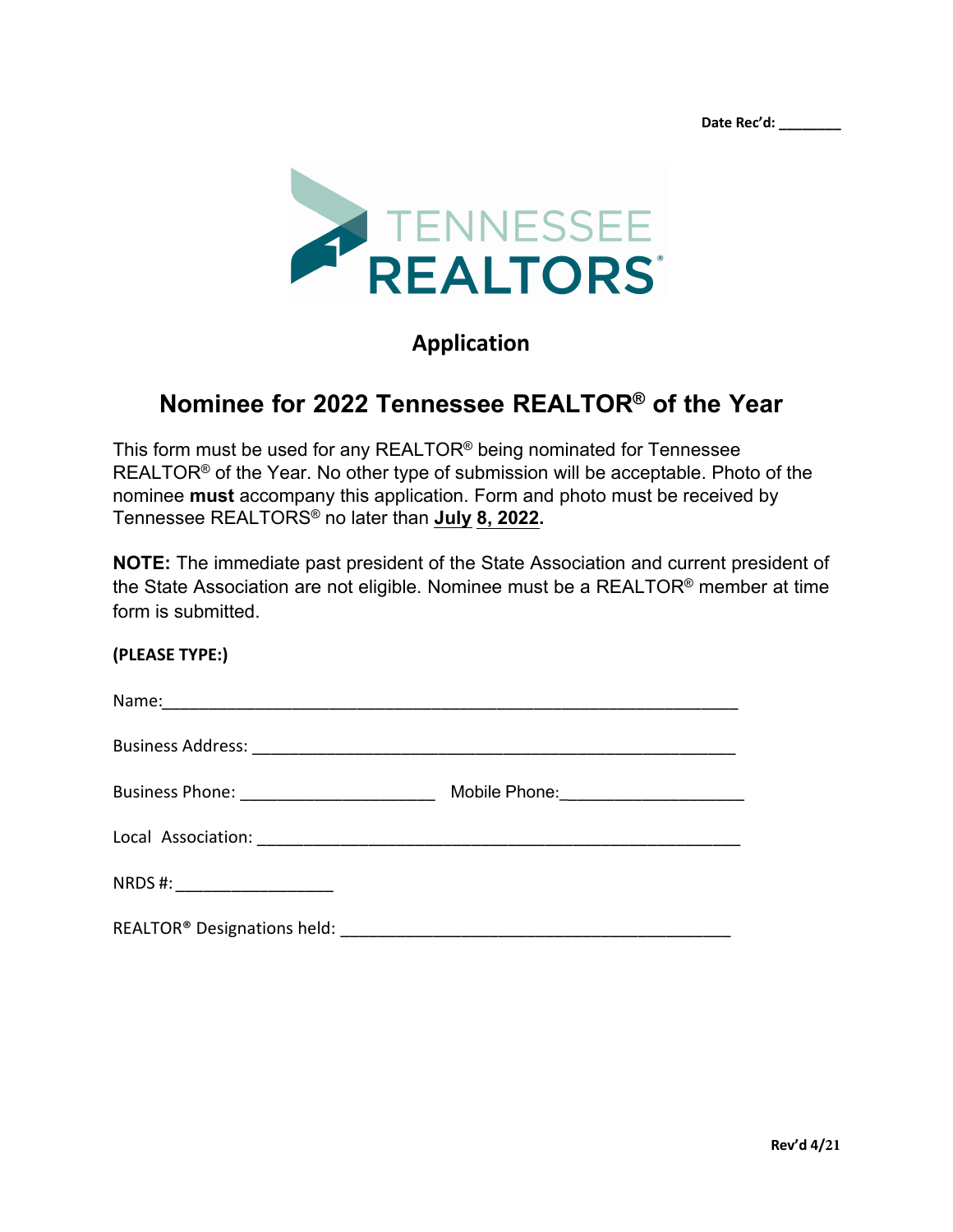# **Achievements and Contributions**

# **Local Association Involvement – 20%**

**RPAC Participation by Year (List Years and amounts of contribution):** 

**Offices Held and Dates:**

**Committee Chairmanships:**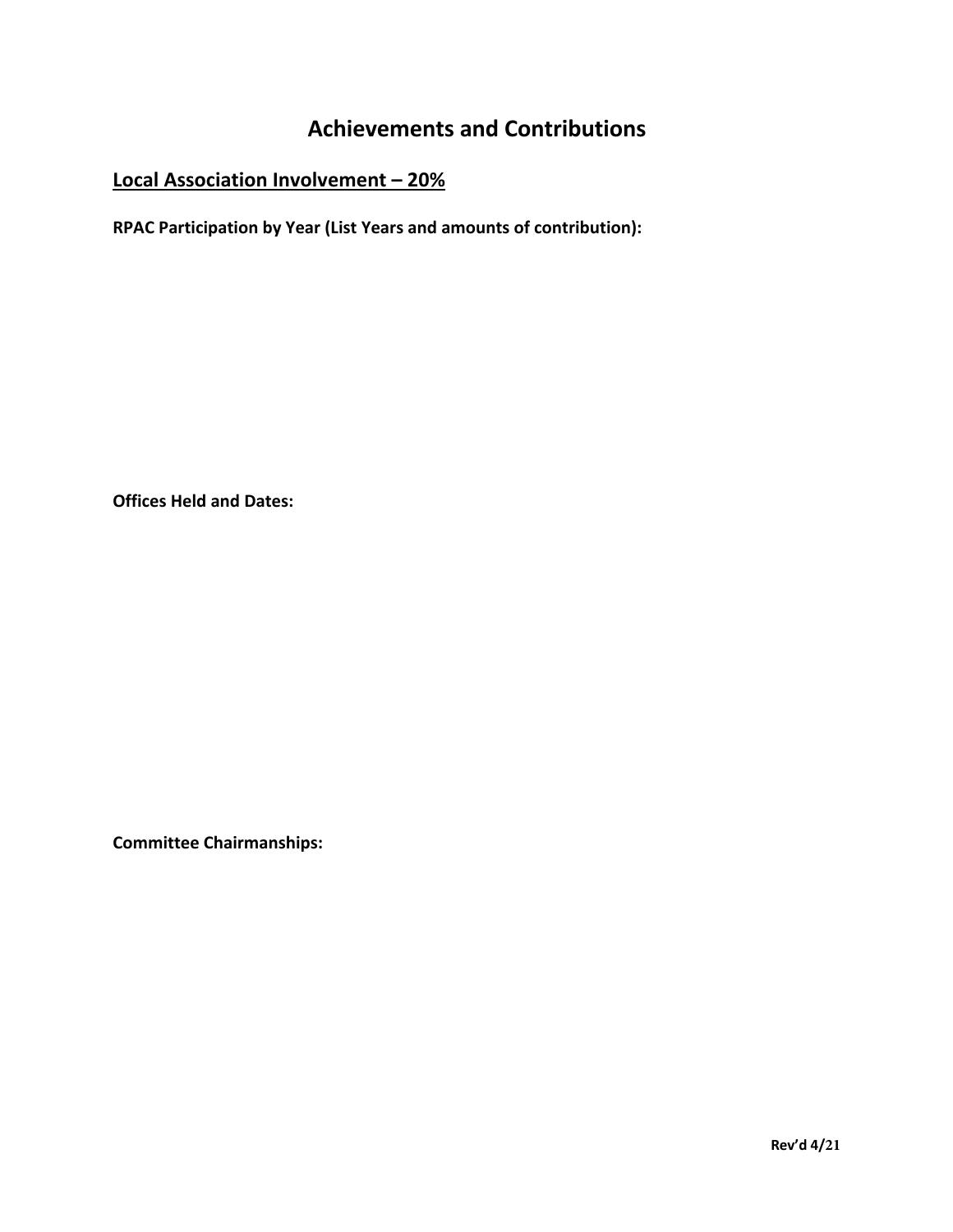**Committees Served On:**

**Special Assignments and Educational Work:** 

**Political Activity**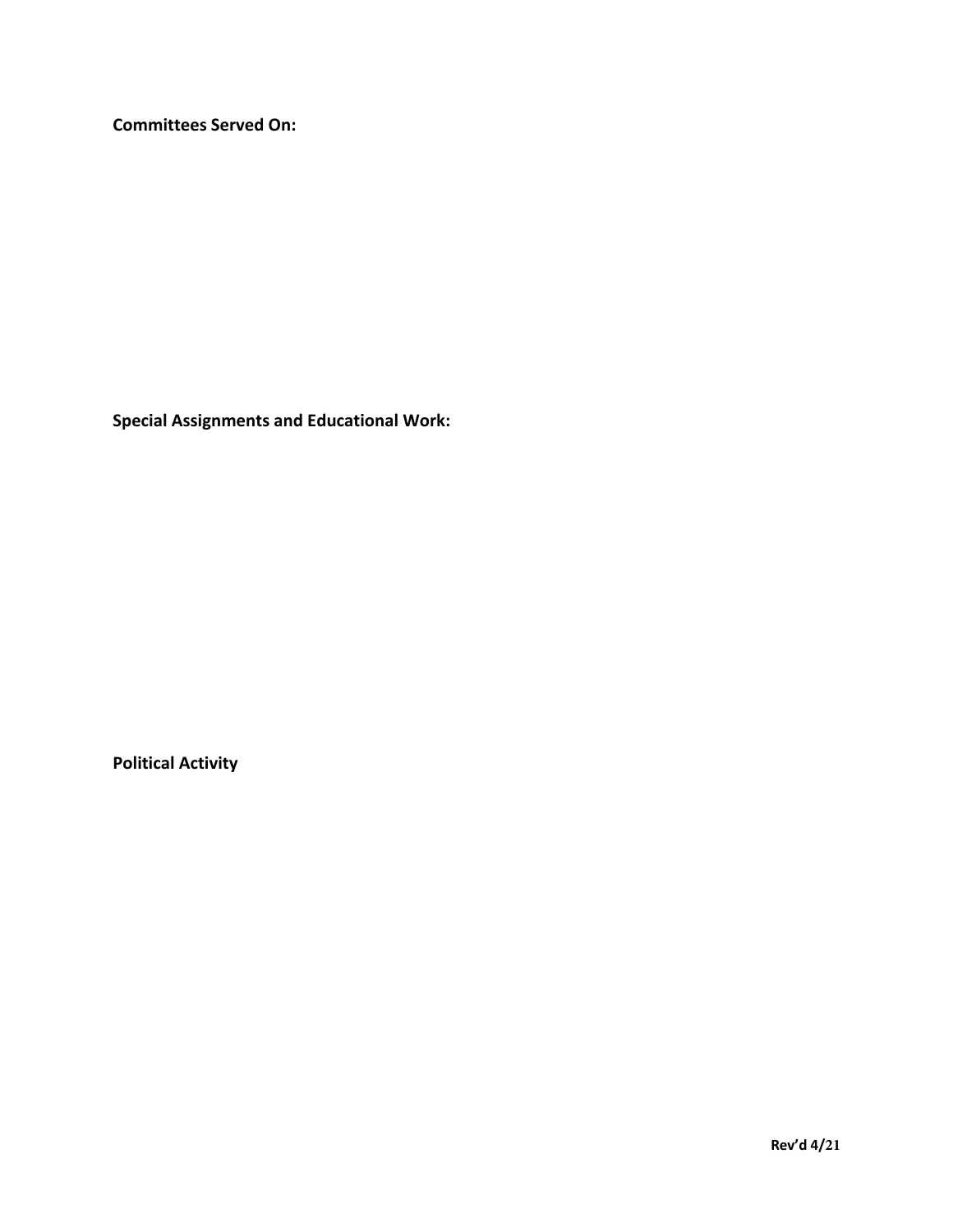**Memberships and Offices held in local chapters of Institutes, Societies, and Councils:**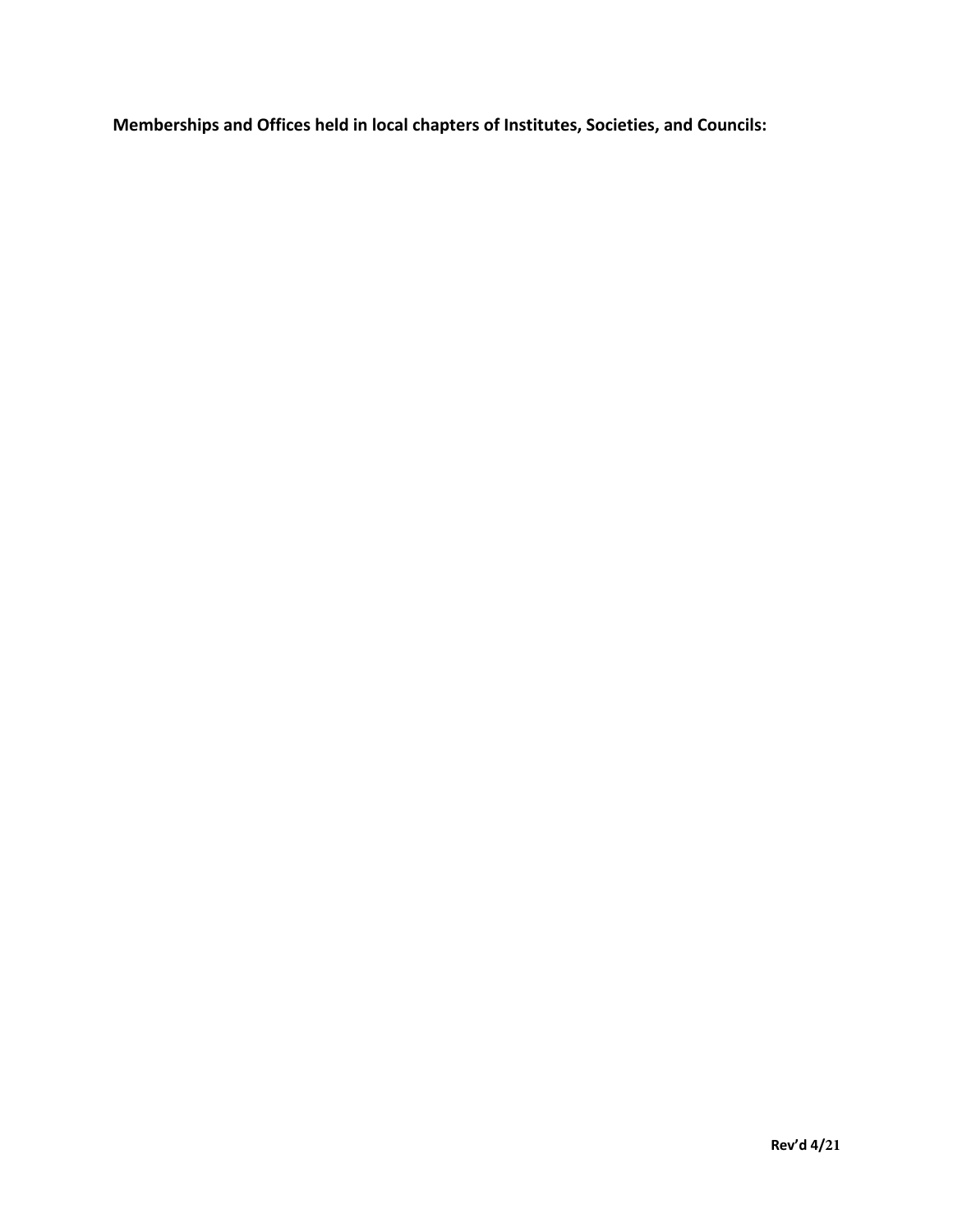### **State Association Involvement – 30%**

**Offices Held and Dates:**

**Committee Chairmanships**

**Committees Served On:**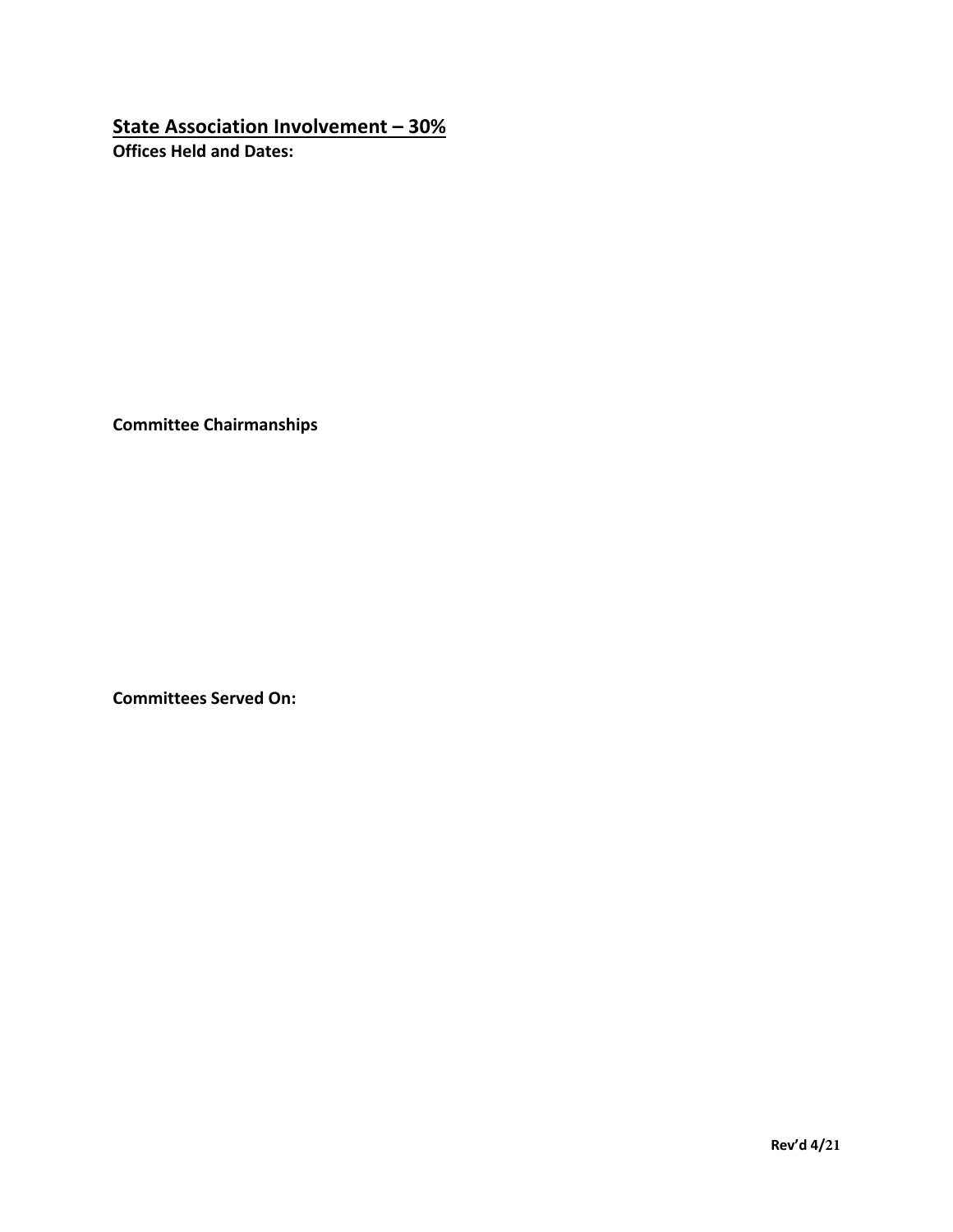**Attendance at Tennessee REALTORS® Spring Conferences (TNEX) and Fall Convention (List meetings and years):** 

**Participation in Legislative Area (i.e. Tennessee REALTORS® Hill Visits, etc.):** 

**Political Activity:**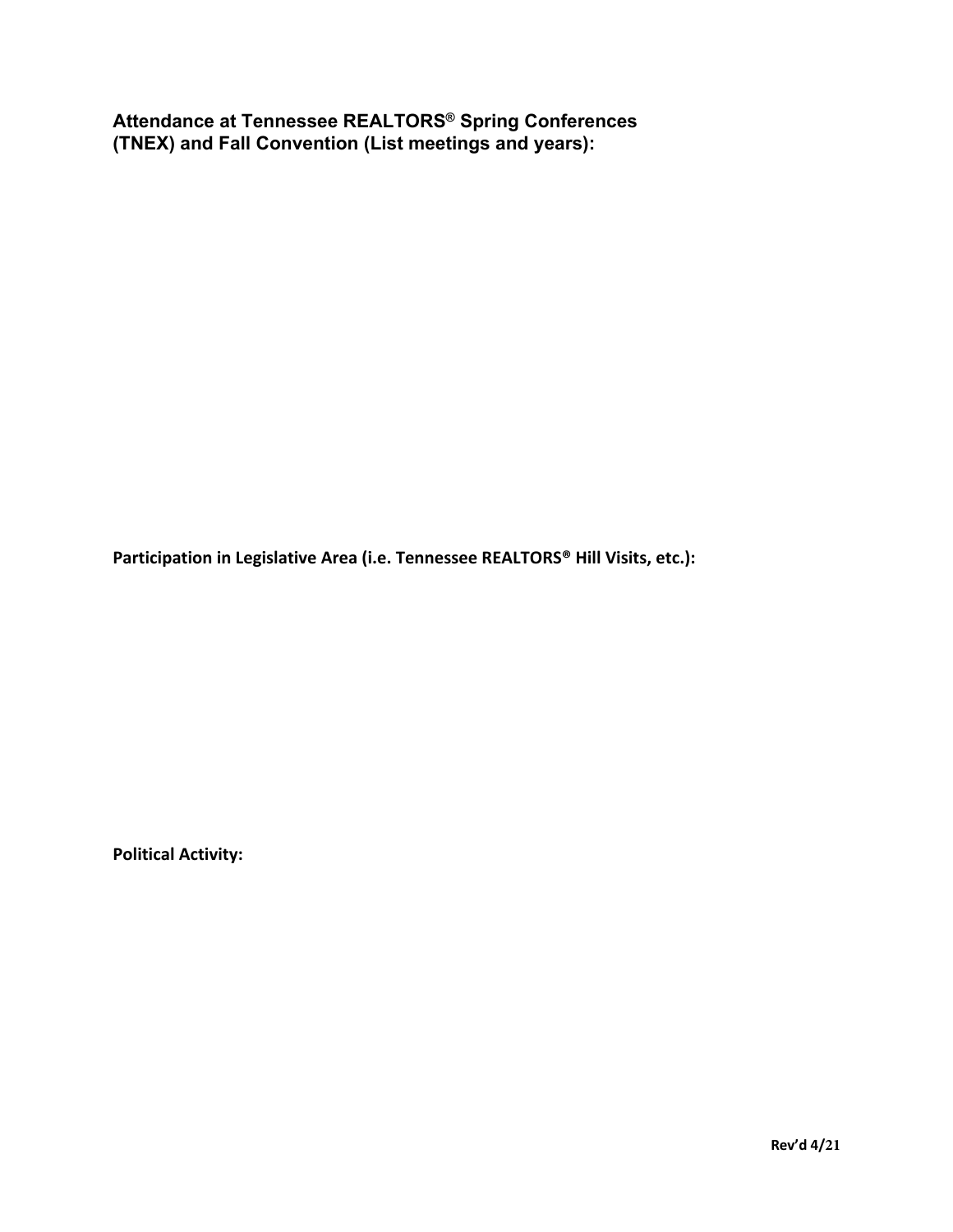**Special Assignments and Educational Work:** 

**Memberships and Offices held in state chapters of Institutes, Societies, and Councils:**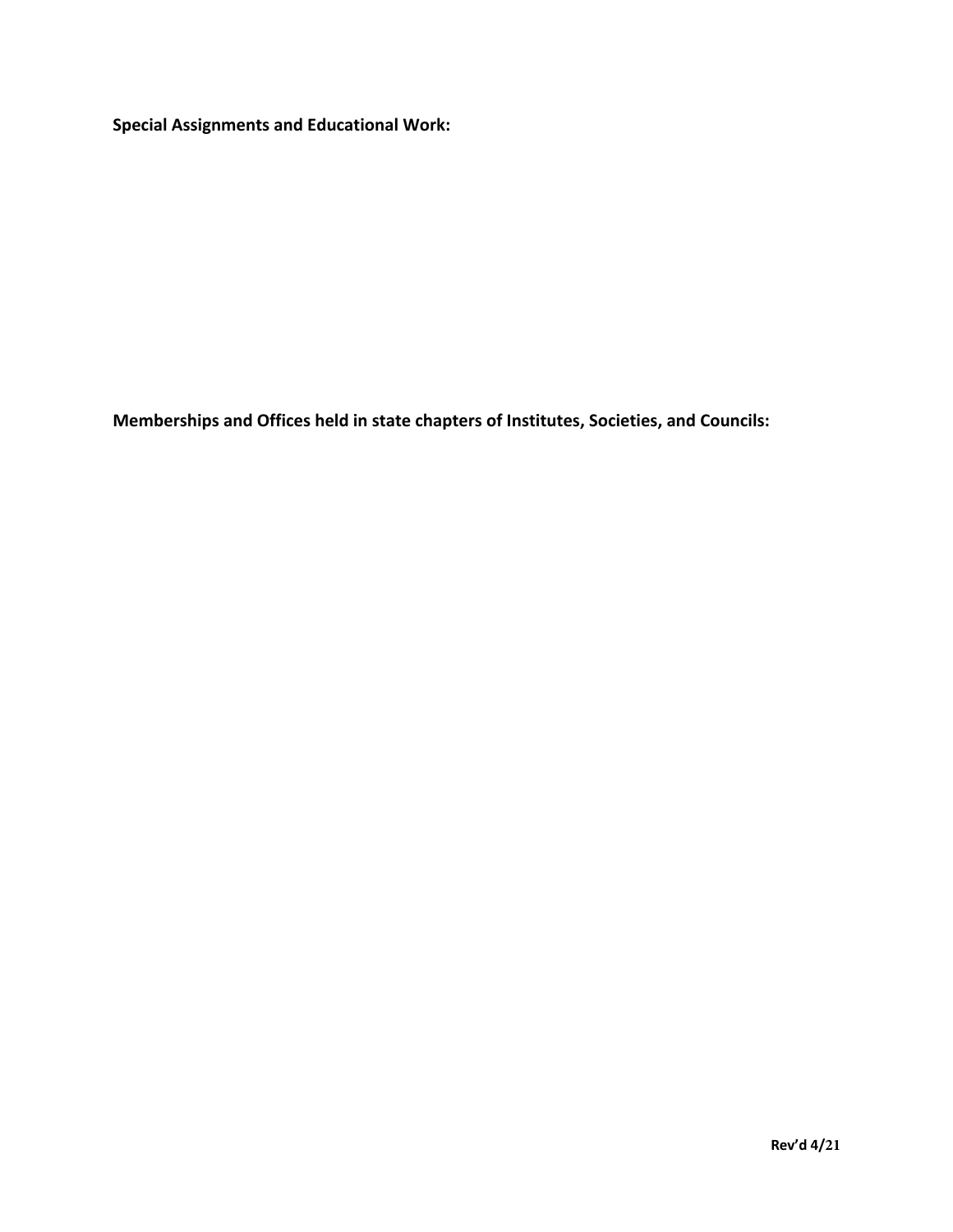### **National Association Involvement – 15%**

**Offices Held and Dates:**

**Committee Chairmanships:**

**Committees Served On:**

**Attendance at NAR Legislative Meetings and Annual Conference (List Meetings and years):**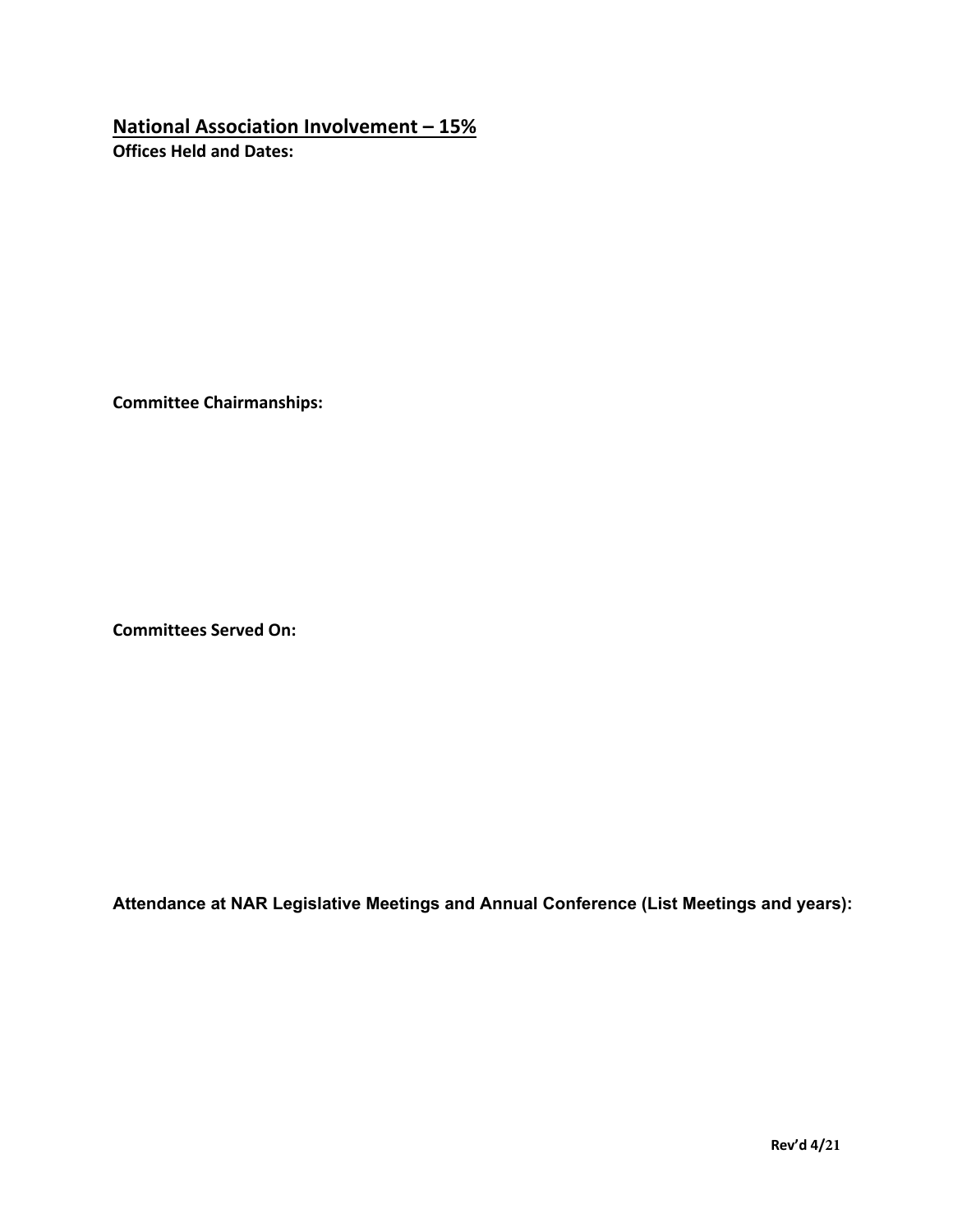**Out-of-state activities on behalf of the National Association:** 

**Political Activity:** 

**Memberships and Offices held in national chapters of Institutes, Societies, and Councils:**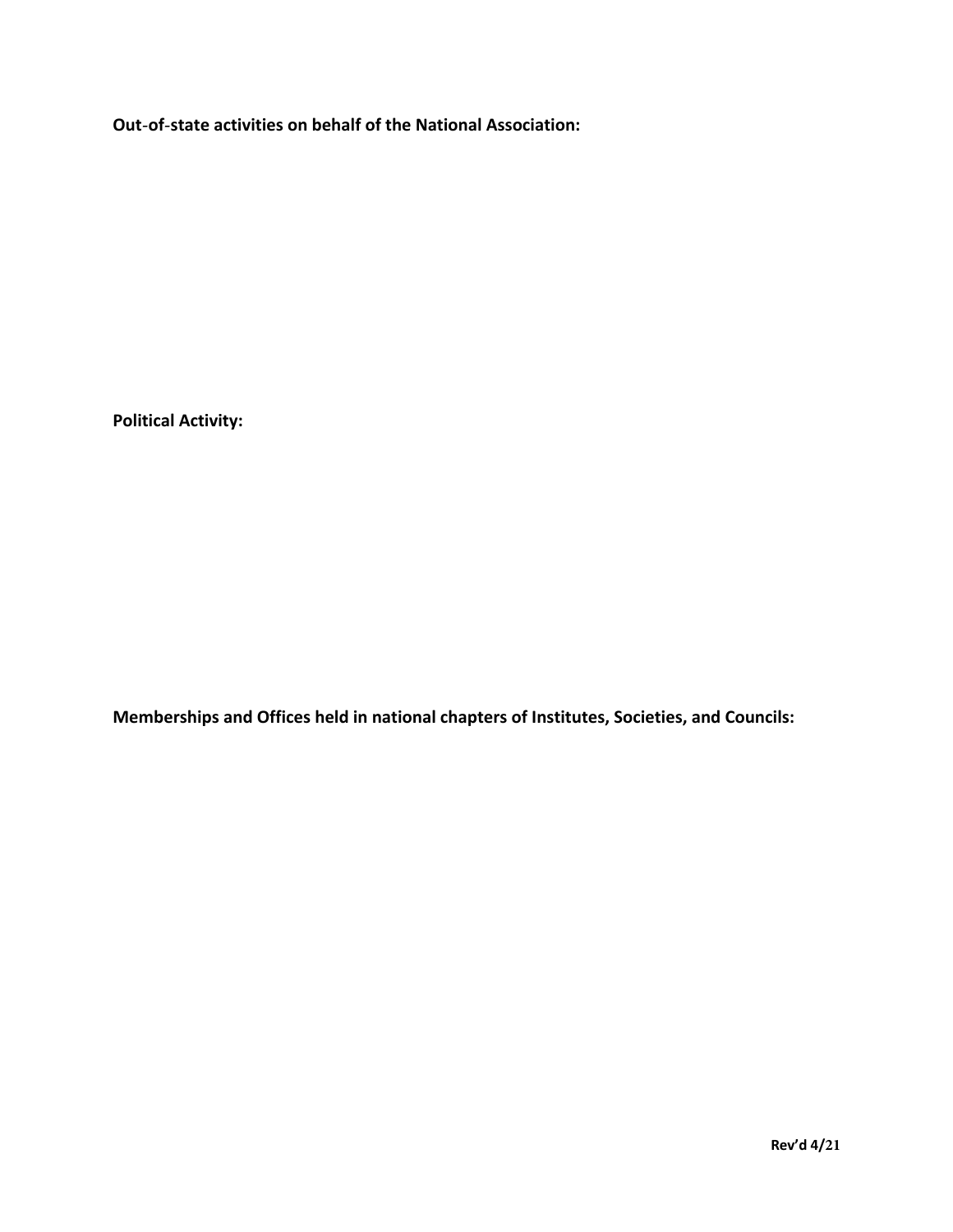### **Civic Activity or Community Service – 25%**

**Participation in civic and service clubs, charitable activities, Chamber of Commerce, fraternal or religious groups:**

**Participation in political activities, public offices; service on boards such as planning and zoning:**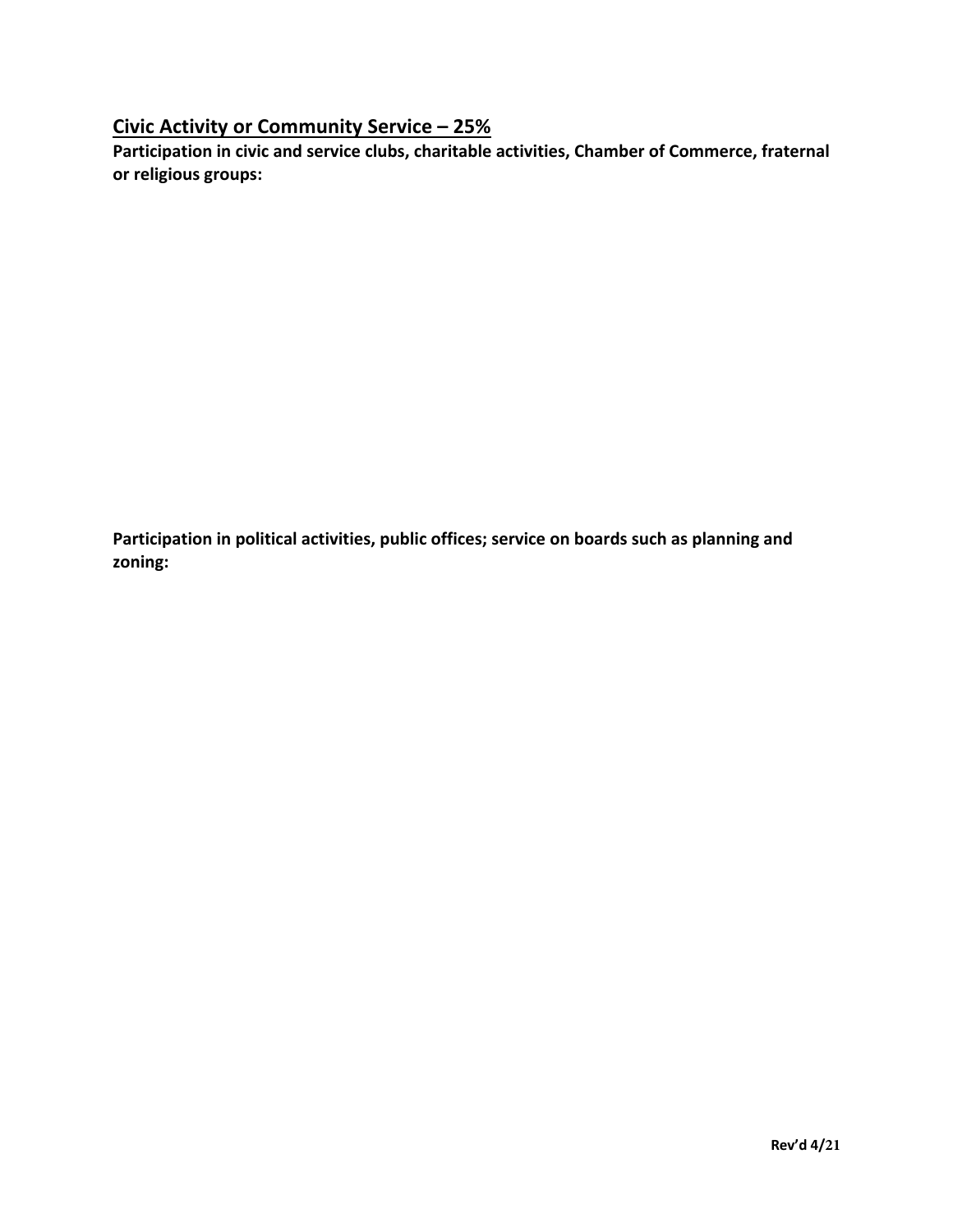### **Business Accomplishments, Experience, and Conduct – 10%**

| Date licensed as Affiliate Broker: ___________________, Broker: ________________ |  |  |
|----------------------------------------------------------------------------------|--|--|
|                                                                                  |  |  |
| List Names and Dates of other Firms under whom nominee has worked:               |  |  |
|                                                                                  |  |  |
|                                                                                  |  |  |
|                                                                                  |  |  |
|                                                                                  |  |  |
|                                                                                  |  |  |

**Statement** as to professional competence; service to clients; observance of Code of Ethics; cooperation with other members; special accomplishments in the real estate field; other business activities outside the REALTOR® organization.